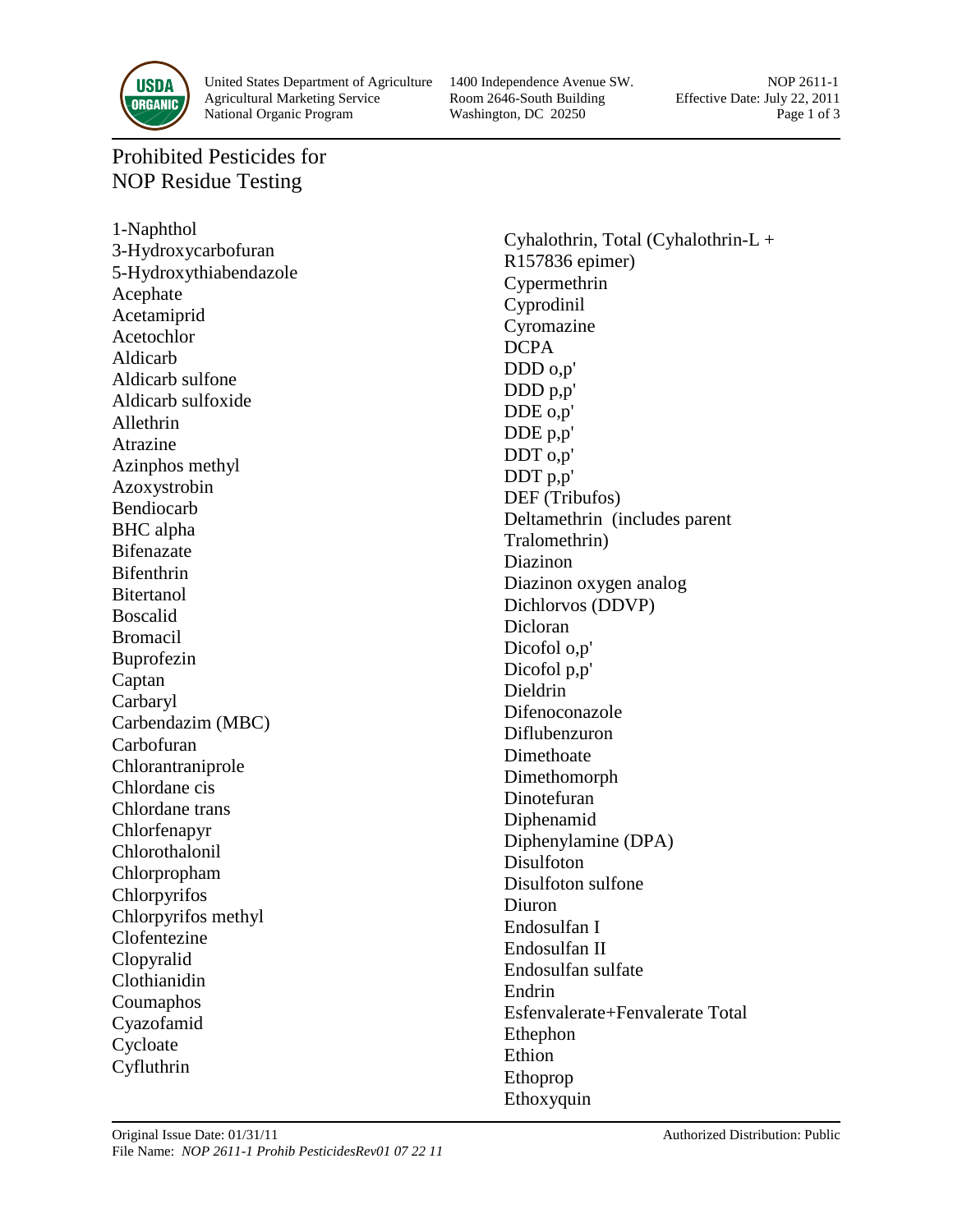

United States Department of Agriculture 1400 Independence Avenue SW. NOP 2611-1<br>Agricultural Marketing Service Room 2646-South Building Effective Date: July 22, 2011 Agricultural Marketing Service National Organic Program Washington, DC 20250 Page 2 of 3

Etoxazole Famoxadone Fenamidone Fenamiphos Fenamiphos sulfone Fenamiphos sulfoxide Fenarimol Fenbuconazole Fenhexamid Fenpropathrin Fenpyroximate Fenthion Fipronil Flonicamid Fludioxonil Fluoxastrobin Fluridone Flutolanil Fluvalinate Folpet Fonofos Formetanate hydrochloride Heptachlor epoxide Hexachlorobenzene (HCB) Hexaconazole Hexythiazox Hydroprene Imazalil Imidacloprid Indoxacarb Iprodione Iprodione metabolite isomer Lindane (BHC gamma) Linuron Malathion Malathion oxygen analog Metalaxyl Methamidophos Methidathion Methiocarb Methomyl Methoxychlor Total Methoxyfenozide Metolachlor Metribuzin

Mevinphos Total MGK-264 Myclobutanil Naled Napropamide Nonachlor cis Nonachlor trans Norflurazon Norflurazon desmethyl **Omethoate** O-Phenylphenol Oxadixyl Oxamyl Oxamyl oxime Oxydemeton methyl sulfone Parathion methyl Pendimethalin Pentachloroaniline (PCA) Pentachlorobenzene (PCB) Pentachlorophenyl methyl sulfide Permethrin Total Phenmedipham Phorate sulfone Phorate sulfoxide Phosalone Phosmet Piperonyl butoxide Pirimicarb Pirimiphos methyl Prallethrin Prochloraz Procymidone Prometryn Pronamide Propargite Propiconazole Pymetrozine Pyraclostrobin Pyridaben Pyrimethanil Pyriproxyfen Quinoxyfen Quintozene (PCNB) Resmethrin Simazine